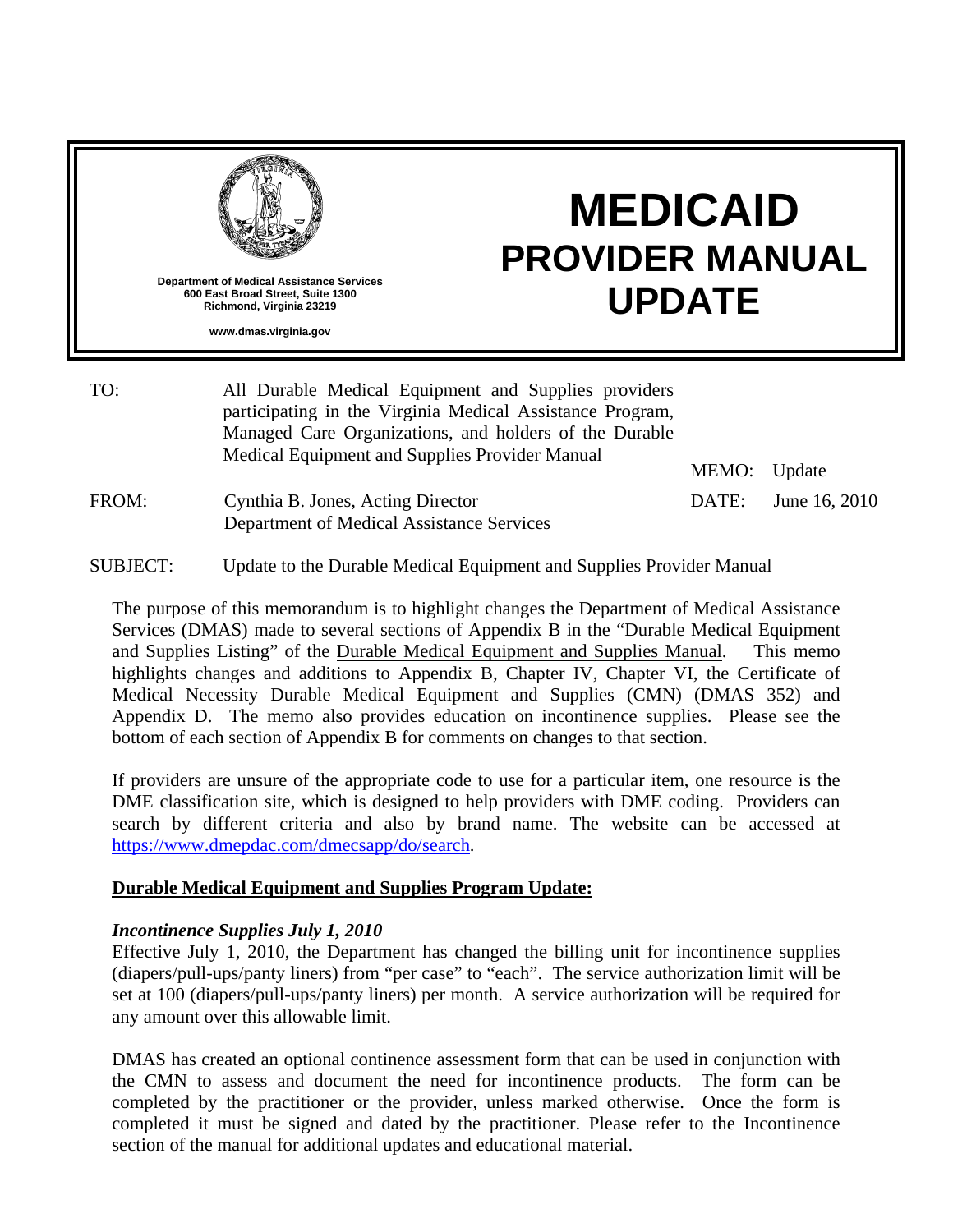#### *Chapter IV, VI and CMN*

As of July 1, 2010, Physician Assistants will be allowed to sign and date the CMN (DMAS 352) and supporting documentation. Providers will notice that the word physician has been replaced with practitioner which includes physician (MD and DO), nurse practitioner and physician assistant. The CMN (DMAS 352) was also changed to accommodate the addition of physician assistants.

DMAS has included examples and additional information in Chapters IV and VI of the DME and Supplies Manual to help providers with collecting appropriate documentation. Additional educational information and guidelines have been added to the Incontinence section of the manual. In addition, as of July 1, 2010, the Maternity Risk Screen is no longer required; however, the Certificate of Medical Necessity (CMN-352) is required. 12VAC 30-50-510 requires that pregnant women who receive a blood glucose meter covered by DMAS must also be referred for nutritional counseling.

 The DMAS-115 will also no longer be required for enteral nutrition. The CMN has been changed to accommodate the discontinuation of the DMAS-115. Providers should refer to the enteral section of the manual for the complete update. There are other minor changes, additions, examples and educational information through out the manual. Providers should read the entire manual for changes.

Providers are responsible for reading and adhering to the Department's policies and regulations and ensuring that all employees do likewise. Providers must also ensure that all requirements for services are met in order to receive payment from DMAS. If it is found at post payment audit that the provider has not meet all the requirements the provider may be required to refund the payment to the Department.

DMAS and its contractors have a responsibility: (1) to verify that members receive adequate and medically justified services; (2) that services are provided with fiscal responsibility; and (3) to monitor for possible fraud. Without adequate documentation, neither DMAS nor its contractors can meet these responsibilities.

#### *Appendix B*

Changes have been made to every section of Appendix B. Please refer to the category section of Appendix B for effective dates.

#### Payment Methodologies

In accordance with the 2010 State budget, approved by the General Assembly, as of July, 1 2010, changes will be made to the payment methodology used to price HCPCS codes. These changes include a 10% reduction to codes that carry the Durable Medical Equipment Regional Carrier (DMERC) rate, a category specific reduction to the July 1, 1996, rates (overall reduction of 5.5%) and the deletion of Usual and Customary charges. Individual Consideration (IC) will be used for all unpriced codes. The rates have been incorporated into the Durable Medical Equipment and Supplies Listing/Appendix B of the DME Manual. This listing will be updated periodically. If a national code becomes available for an item, the miscellaneous code can no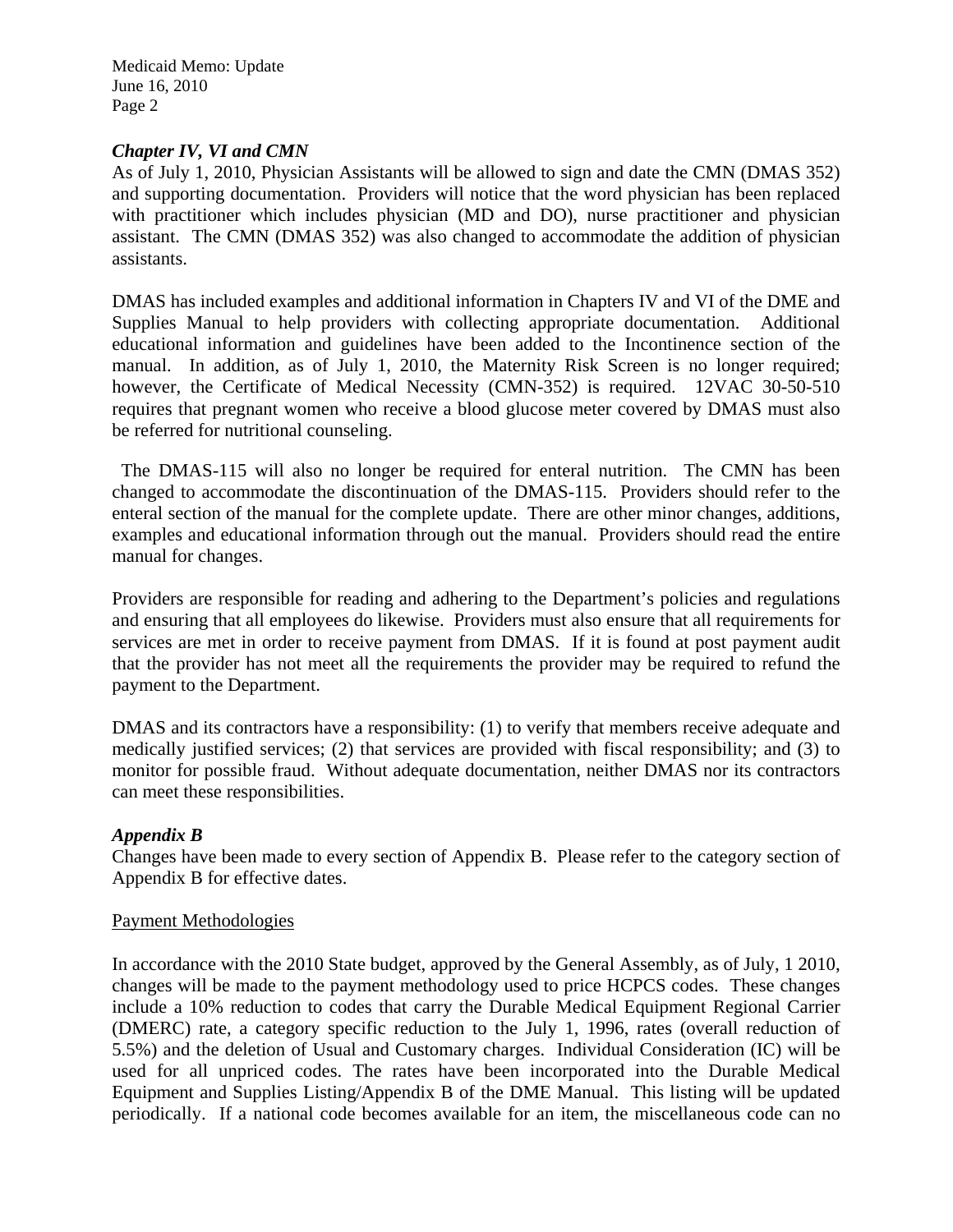longer be used for that item. The table below outlines the applicable payment methodology for various DME items.

| <b>DME ITEM</b>                              | <b>RATE</b>                                      |  |  |
|----------------------------------------------|--------------------------------------------------|--|--|
| 1. DME items that have a national code and a | Rate will be the DMERC rate minus 10%.           |  |  |
| <b>DMERC</b> rate                            |                                                  |  |  |
| 2. DME items that have a July 1, 2010 rate,  | Bill the E1399 code (miscellaneous). The rate    |  |  |
| but do not have a national code              | will be the July 1, 2010 rate. The rate will be  |  |  |
|                                              | posted in Appendix B.                            |  |  |
| 3. DME items that have a national code, but  | Rate will be Individual Consideration (IC).      |  |  |
| do not have a DMERC or a July 1, 2010 rate   | Manufacturer's charge to the provider, less      |  |  |
|                                              | shipping and handling, plus 30%,                 |  |  |
| 4. DME items that do not have a national     | Bill the E1399 code (miscellaneous).<br>Rate     |  |  |
| code, and do not have a July 1, 2010 rate    | will be IC. The manufacturer's charge to the     |  |  |
|                                              | provider, less shipping and handling, plus 30%   |  |  |
| 5. DME items that have a national code and a | The rate will be the July 1, 2010 rate. The rate |  |  |
| July 1, 2010 rate.                           | will be posted in Appendix B.                    |  |  |

## Billing E1399s

When providers submit a service authorization (formerly "prior authorization") for items that require the use of the E1399 HCPCS code the system will generate a summary line that includes the total number of E1399 units and the total fees associated with those lines. The service authorization file in VaMMIS combines all like miscellaneous DME codes into one 'summary' line, which carries the status of AC (approved combined). Providers see the AC line on their service authorization notification report and in order to bill for miscellaneous DME lines, providers will need to total the authorized amounts as well as the authorized units for each of the miscellaneous codes and submit this total or 'summary' line amount as one line item on the claim.

The provider should bill the total number of units and the total authorized fee once all supplies have been delivered. If the provider does not deliver all of the units at one time the provider can follow the instructions below:

- 1. Submit a change request to KePRO. The provider will request a change to the line item that was not delivered by either decreasing the number of units or voiding the line item for the DME/supplies that were not delivered and if necessary create a new service authorization for item not delivered; or
- 2. Wait until all DME/supplies have been delivered to submit the claim for reimbursement; or
- 3. If the provider has already billed for all the DME/supplies but has not delivered all units, the provider will need to adjust the claim. If it is found on post payment audit that the provider has billed all units but not delivered all units the provider may have funds retracted.

Providers may contact the DMAS helpline for questions related to claims adjustment.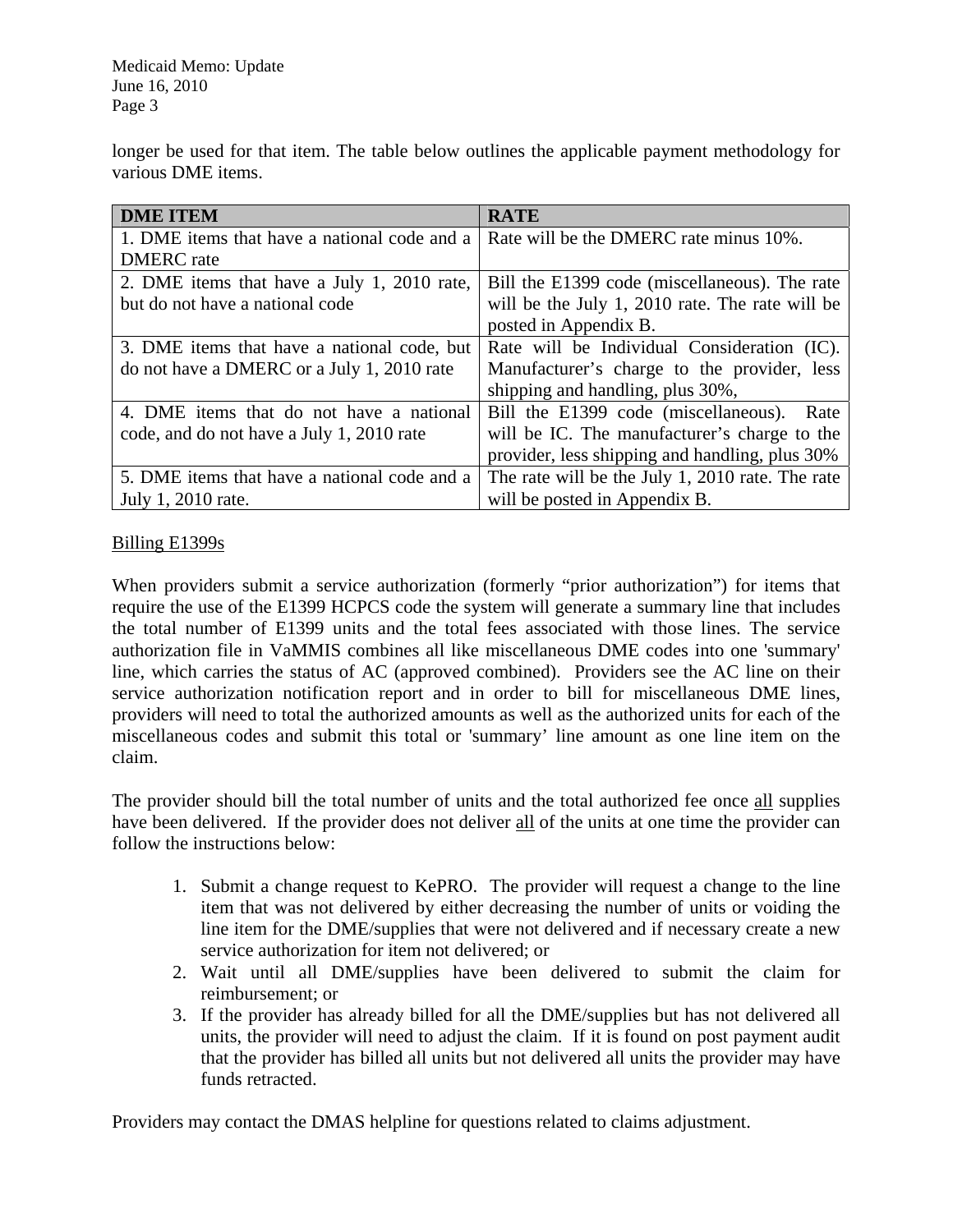#### Miscellaneous Codes

Effective July 1, 2010, DMAS will add 5 additional miscellaneous codes to the Appendix B that are more category-specific and will allow the Department to better understand usage by category. Providers will be required to use these miscellaneous codes instead of E1399. E1399 will still be accepted; however, providers should only use E1399 if the item supplied does not fall under one of the new miscellaneous codes. See additional information below.

**B9998 Enteral Miscellaneous** – This code should be used for any item that falls under the Feeding Pumps, Nutritional Supplements, Feeding Kits and Tubes section that has not been assigned a HCPCS code.

**A4422 Ostomy Supply Miscellaneous** – This code should be used for any item that falls under the Ostomy and Colostomy Pouches and Accessory Supplies section that has not been assigned a HCPCS code.

**A4335 Incontinence Miscellaneous** – This code should be used for any item that falls under the Bed Pans, Urinals, Incontinence, Catheters and Irrigation Equipment and Supplies section that has not been assigned a HCPCS code.

**K0108 Wheelchair Accessory NOS –** This code should be used for any item that falls under the Wheelchairs and Accessories section that has not been assigned a HCPCS code.

**S8189 Tracheostomy Supplies NOS – This code should be used for any item that falls under** the Apnea Monitors, Respiratory, Oxygen and Ventilators section that has not been assigned a HCPCS code.

Note: These new miscellaneous codes will work just like the E1399 code in the VaMMIS system. The service authorization file in VaMMIS combines all like miscellaneous DME codes into one 'summary' line, which carries the status of AC (approved combined). Providers see the AC line on their service authorization notification report and in order to bill for miscellaneous DME lines, providers will need to total the authorized amounts as well as the authorized units for each of the miscellaneous codes and submit this total or 'summary' line amount as one line item on the claim.

#### **COMMUNICATION TO DME PROVIDERS**

Information on provider training will be provided under separate cover to address these policy changes.

DMAS has established an email address specifically for providers to email questions about DME to DMAS (dme@dmas.virginia.gov). These questions should pertain to policies, codes, or rates and should not pertain to service authorizations, as these questions should continue to be directed to the service authorization contractor, KePRO. See Appendix D of the Medicaid Durable Medical Equipment and Supplies Manual for more information regarding service authorization.

To subscribe to this email address, send an email to dme@dmas.virginia.gov. On the subject line of the e-mail form, type, "subscribe" (without the quotes). This is an automated system. If you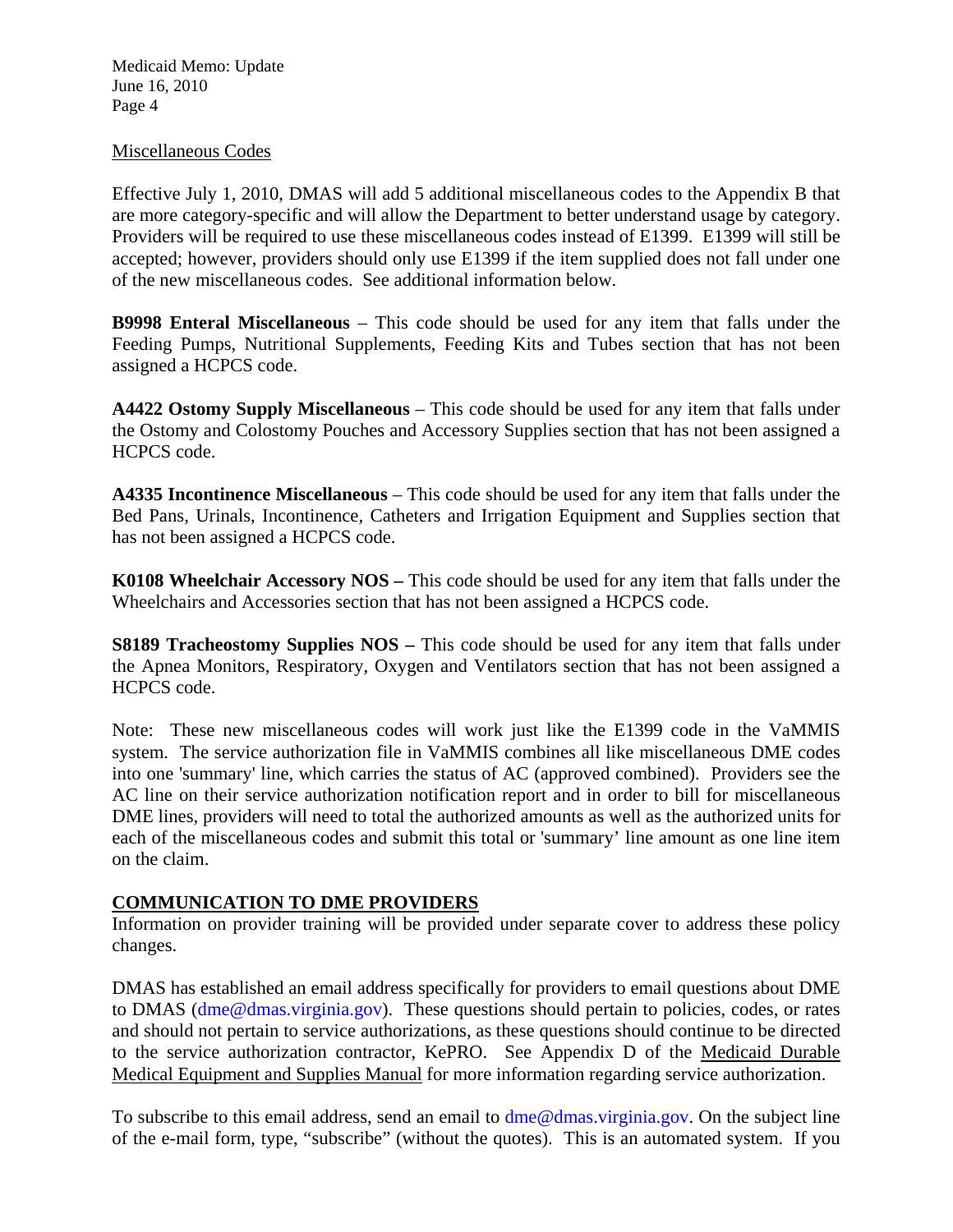put anything else on the subject line, you will not be added to the list. Please include "member", "provider", or "other", which ever best describes you, in the body of your e-mail. To unsubscribe, send an email to DMAS dme@dmas.virginia.gov. On the subject line of the email form, type, "unsubscribe" (without the quotes).

## **ALTERNATE METHODS TO LOOK UP INFORMATION**

As of August 1, 2009, DMAS authorized users now have the additional capability to look up service limits by entering a procedure code with or without a modifier. Any procedure code entered must be part of a current service limit edit to obtain any results. The service limit information returned pertains to all procedure codes used in that edit and will not be limited to the one procedure code that is entered. This is designed to enhance the current ability to request service limits by Service Type, e.g., substance abuse, home health, etc. Please refer to the appropriate Provider Manual for the specific service limit policies.

#### **ELIGIBILITY VENDORS**

DMAS has contracts with the following eligibility verification vendors offering internet real-time, batch and/or integrated platforms. Eligibility details such as eligibility status, third party liability, and service limits for many service types and procedures are available. Contact information for each of the vendors is listed below.

| Passport Health Communications, | <b>SIEMENS</b> Medical Solutions – Health | Emdeon           |
|---------------------------------|-------------------------------------------|------------------|
| Inc.                            | <b>Services</b>                           | www.emdeon.com   |
| www.passporthealth.com          | Foundation Enterprise Systems/HDX         | Telephone:       |
| sales@passporthealth.com        | www.hdx.com                               | 1 (877) 363-3666 |
| Telephone:                      | Telephone:                                |                  |
| $(888)$ 661-5657                | 1 (610) 219-2322                          |                  |

#### **COPIES OF MANUALS**

DMAS publishes electronic and printable copies of its Provider Manuals and Medicaid Memoranda on the DMAS website at [www.dmas.virginia.gov](http://www.dmas.virginia.gov/). Refer to the "DMAS Content Menu" column on the left-hand side of the DMAS web page for the "Provider Services" link, which takes you to the "Manuals, Memos and Communications" link. This link opens up a page that contains all of the various communications to providers, including Provider Manuals and Medicaid Memoranda. The Internet is the most efficient means to receive and review current provider information. If you do not have access to the Internet or would like a paper copy of a manual, you can order it by contacting Commonwealth-Martin at 1-804-780-0076. A fee will be charged for the printing and mailing of the manuals and manual updates that are requested.

#### **"HELPLINE"**

The "HELPLINE" is available to answer questions Monday through Friday from 8:30 a.m. to 4:30 p.m., except on state holidays. The "HELPLINE" numbers are:

> 1-804-786-6273 Richmond area and out-of-state long distance 1-800-552-8627 All other areas (in-state, toll-free long distance)

Please remember that the "HELPLINE" is for provider use only. Please have your Medicaid Provider Identification Number available when you call.

Attached Number of Pages: (1)